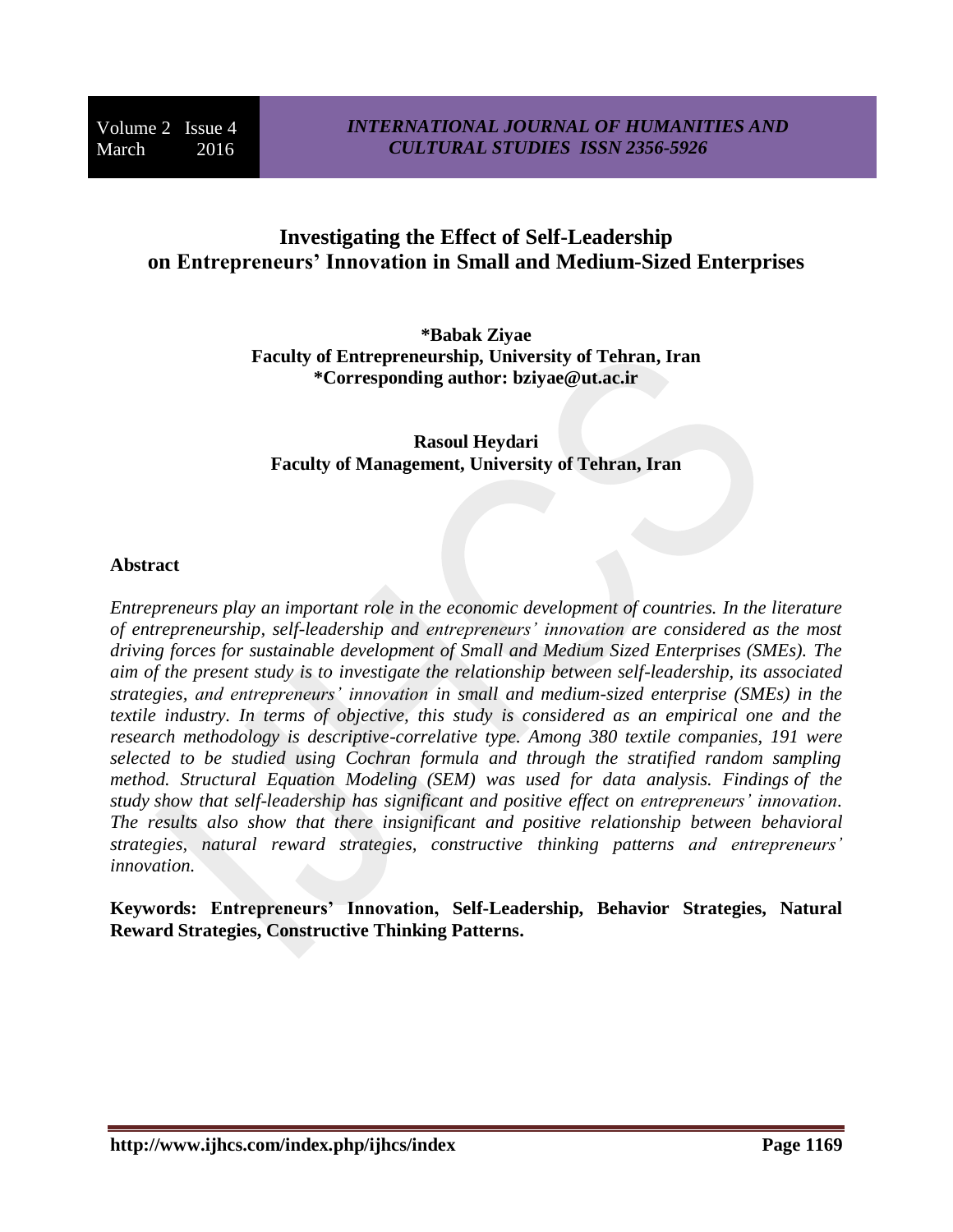## **Introduction**

Nowadays, knowing where to concentrate on self-leadership within businesses could be a key driver of entrepreneurs' innovation process (Shipton et al., 2005). According to Li (2012), the leadership and managerial practices identity building, nurturing the spirit of collaboration, innovation, constantly work on the relationships with supply chains. They understand and make use of market manoeuvres, and create meaning in the environment. All of these practices need an entrepreneur who is aware of innovation and knows how to use it to build relationships and further collaboration (Hunter & Cushenbery, 2011). Entrepreneurs, as self-leaders in SMEs, need to assume the role of business owner with an entrepreneurial spirit (Houghton & Yoho, 2005).

Self-leadership is about setting goals and getting access to the potential abilities of human resources (Brown & Ryan, 2013). One of the most important aspects of self-leadership is to make sure that people put themselves on the right track and manage their abilities (DiLiello & Houghton, 2006). Self-leadership includes cognitive and behavioral strategies that have a positive effect on self-efficacy (Luthans & Avey, 2011). Self-leadership strategies are generally divided into three groups: I) behavioural strategies; II) natural reward strategies; III) strategies for constructive thinking patterns (Shipton et al., 2005).

Today, science and technology are advancing at an incredible pace, which leads us to a magical era of technological achievements (Hunter  $&$  Cushenbery, 2011). The only wise path to manage the business world is that entrepreneurs should adapt themselves to the fast, gradual, and unpredictable changes of the modern era by innovation (Houghton  $& Yoho, 2005$ ). Entrepreneurs should look for a unique human feature called self-leadership which can contribute to human creativity and innovation (Mohanty, 2009)

According to the definition of leadership and management, self-leadership can be defined as the "process of influencing oneself" (Goffee & Jones, 2005). Manze and Neck (2004) discussed that that self-leadership can be thought of as influencing oneself. The influencing behavior can be explained just like the learning behavior and lies at the heart of leadership development (Manz & Sims, 2001). All the successful entrepreneurs have developed and maintained their self-reliance under all circumstances (Houghton & Neck, 2012). This is because one of the major roles of entrepreneurs is their entrepreneurial role (Neck & Houghton, 2006). Entrepreneurs are considered as the driving force of economic development and play the main role in the development of creativity and innovation (Brown & Ryan (2013). In this line, selfleadership can play an active role in an organization that promotes innovation (Feser,2012).The current study is an effort to investigate the theoretical principles of self-leadership and entrepreneurs' innovation.

### **Literature Review**

The theoretical foundation of self-leadership is built upon social learning theory (Bandura, 1977).Social leaning theory explains how people can influence their own cognition, motivation, and behavior (Yun et al., 2006). Self-leadership explains how self-leaders think and how they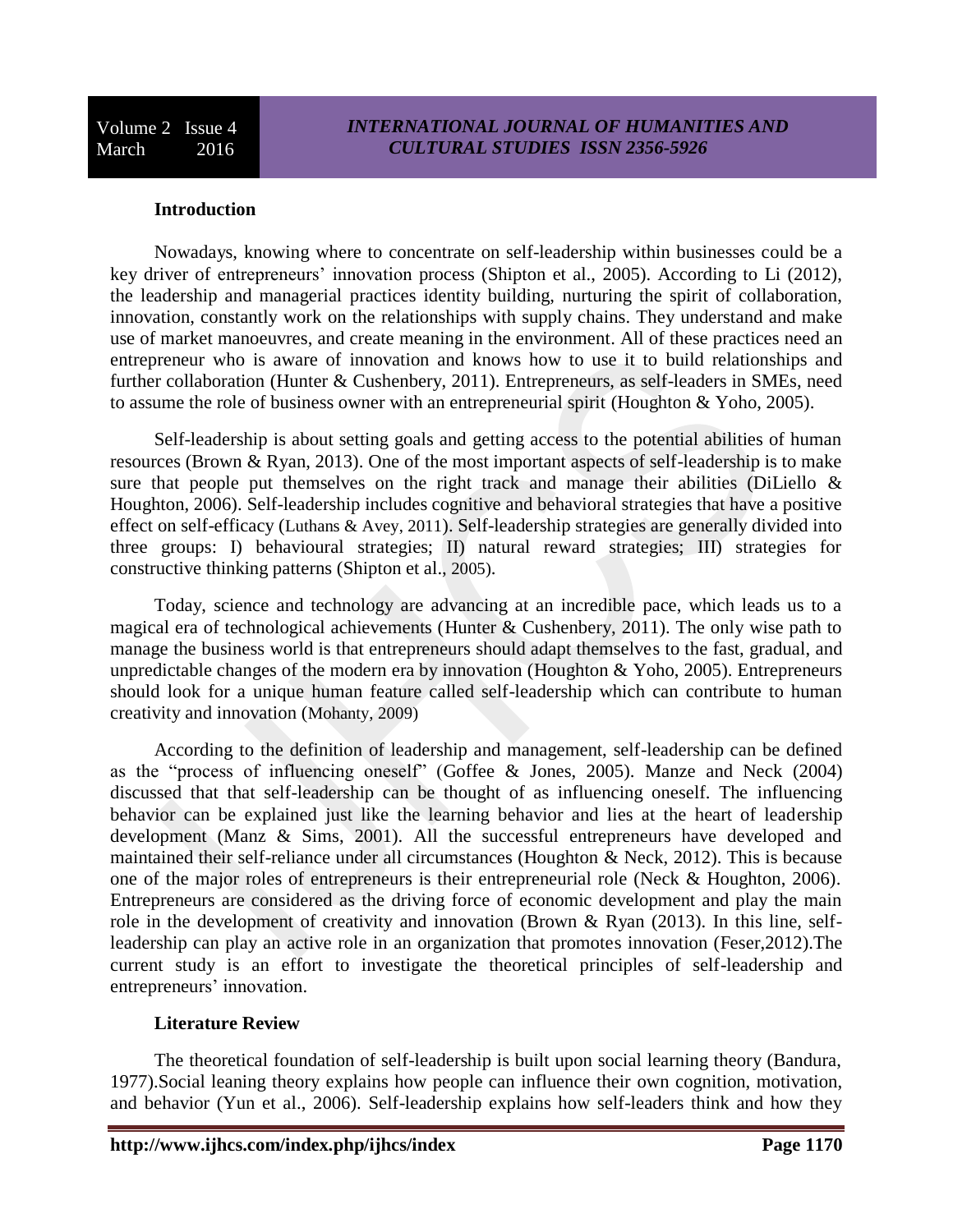# *INTERNATIONAL JOURNAL OF HUMANITIES AND CULTURAL STUDIES ISSN 2356-5926*

behave according to cognitive, motivational, and behavioural strategies (Feser, 2012). The concept of self-leadership in today's open environment has impressive potential for application in organizations characterized by empowerment and decentralization (Houghton &Yoho, 2005). Self-leadership is defined as a systematic set of strategies through which individuals can influence themselves toward higher levels of performance and innovation (Manz & Neck, 2004).The three strategies associated with self-leadership include behavioral strategies, natural reward strategies, and constructive thinking patterns (Manz & Neck, 2004; Neck & Houghton, 2006).

Behavioral strategies are designed to increase self-awareness leading to successful management of necessary tasks (Feser, 2012). Behavioural strategies are directed towards enhancing self-consciousness and include self-observation, self-goal setting, self-motivation, positive self-feedback, reward, and self-coaching (Goffee & Jones, 2005). Behavioural strategies also enable an individual to identify specific behaviours that need to be changed, enhanced or terminated. Behaviour-focused strategies heighten self-awareness and facilitate personal behavioural management through methods such as self-goal setting, self-reward, self-punishment, self-observation, and self-cueing (Mohanty, 2009).

Natural reward strategies concentrate on the fundamentally pleasurable aspects of work. The two primary approaches in natural reward strategies involve building pleasant features into an activity that is naturally rewarding and focusing on the rewarding aspects (Manz & Neck, 2004). The natural reward strategies can lead to increased feelings of competence and innovation, which can lead to entrepreneurial performance (Zhou & George, 2003).

Constructive thinking pattern strategies involve three primary tools for shaping selfleadership thinking patterns: self-analysis and improvement of belief systems, mental imagery of successful performance outcomes, and positive self-talk (Manz & Neck, 2004). Increased mental imagery of oneself can help lead to the natural reward structure of increased competence and selfdetermination, which makes an entrepreneur more confident for innovation, mental imagery of successful performance outcomes, and positive self-talk (Manz & Neck, 2004).

Goffee and Jones (2005) in their study stated that although entrepreneurs are innovative enough to fulfill their duties, not everyone can do innovative activities because one of the key elements of the self-leadership concept, i.e. self-navigation. People who are at a good level of self-leadership know quite naturally how to work towards and pursue a goal and also have a high level of internal motivation. For example, during the first stage of the innovation process, constructive thinking patters are very efficient and useful.

In another study, Hunter and Cushenbery (2011) reveled some aspects of self-leadership (i.e., behavioural strategies, natural reward strategies, and constructive thinking patterns) that can enhance the efficiency of entrepreneurs' innovation, which in turn, has a positive effect on the development and efficiency of a business. Elsewhere, Ortt and Duin (2008) showed that the success of the entrepreneurs' innovation process depends on the thinking, focus, and energy that entrepreneurs can put into use in an organization or a company so that it becomes a modern and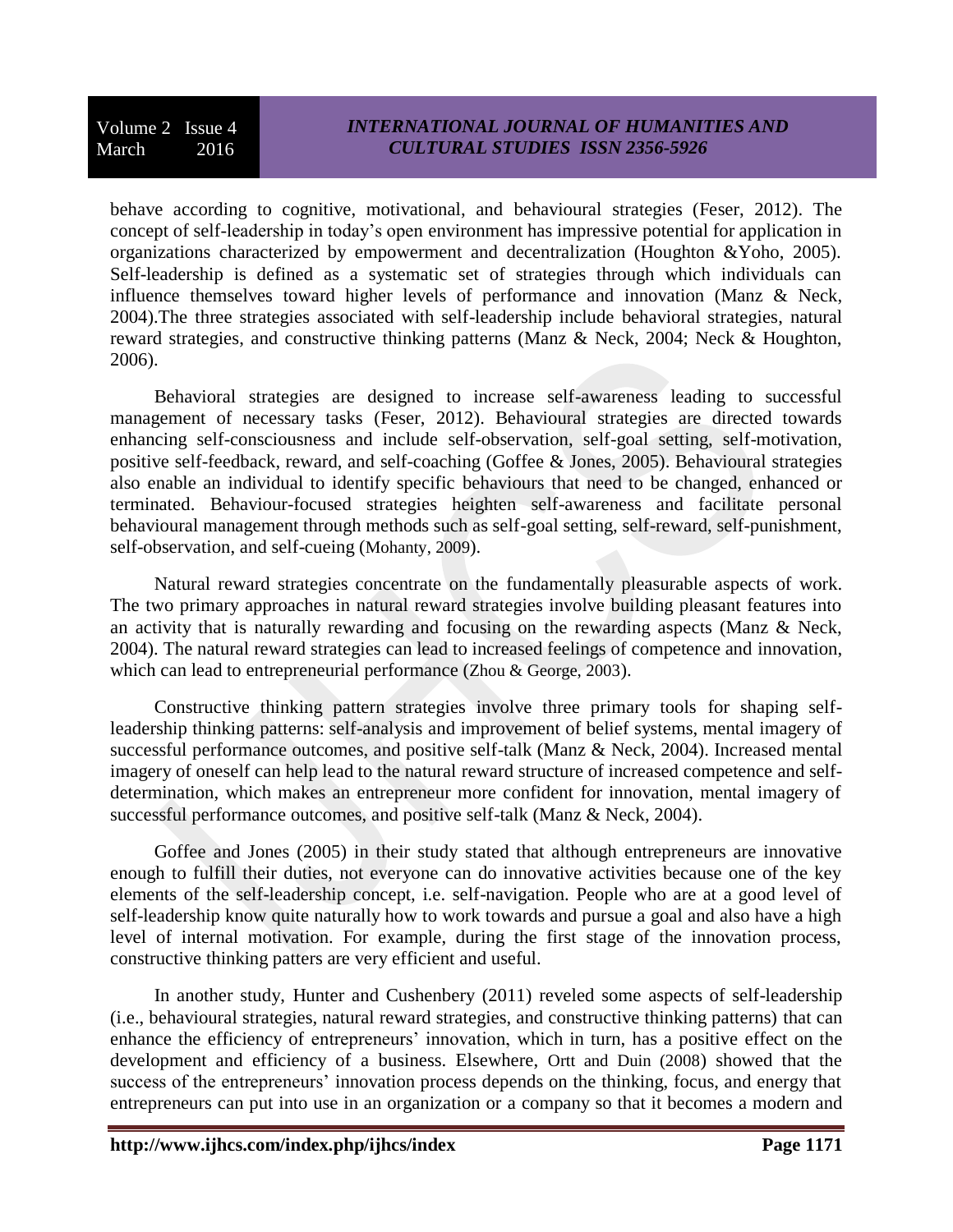innovative one. Basically, the heroes in an organization or a company use self-leadership strategies to innovate.

Sweetman et al., (2010) in an article entitled "Relationship between positive psychological capital and creative performance" (Canadian Journal of Administrative Sciences,) showed the positive relationship between self-leadership and innovation that has roots in some concepts as independence, personal will, and determination. They also revealed that independence as one of the key aspects of innovation has a relationship with personal determination and inner motivation. Personal determination is one of the major aspects of natural reward strategies in selfleadership. Other researchers (e.g., Manz. and Sims; 2001; Feser, 2012) have also reported the relationship between self-leadership, behavioral strategies, constructive thinking and entrepreneurs 'innovation.

Based on the aforementioned discussed literature, the research conceptual framework is shown in the figure 1.



**Figure 1: The Research Conceptual Framework**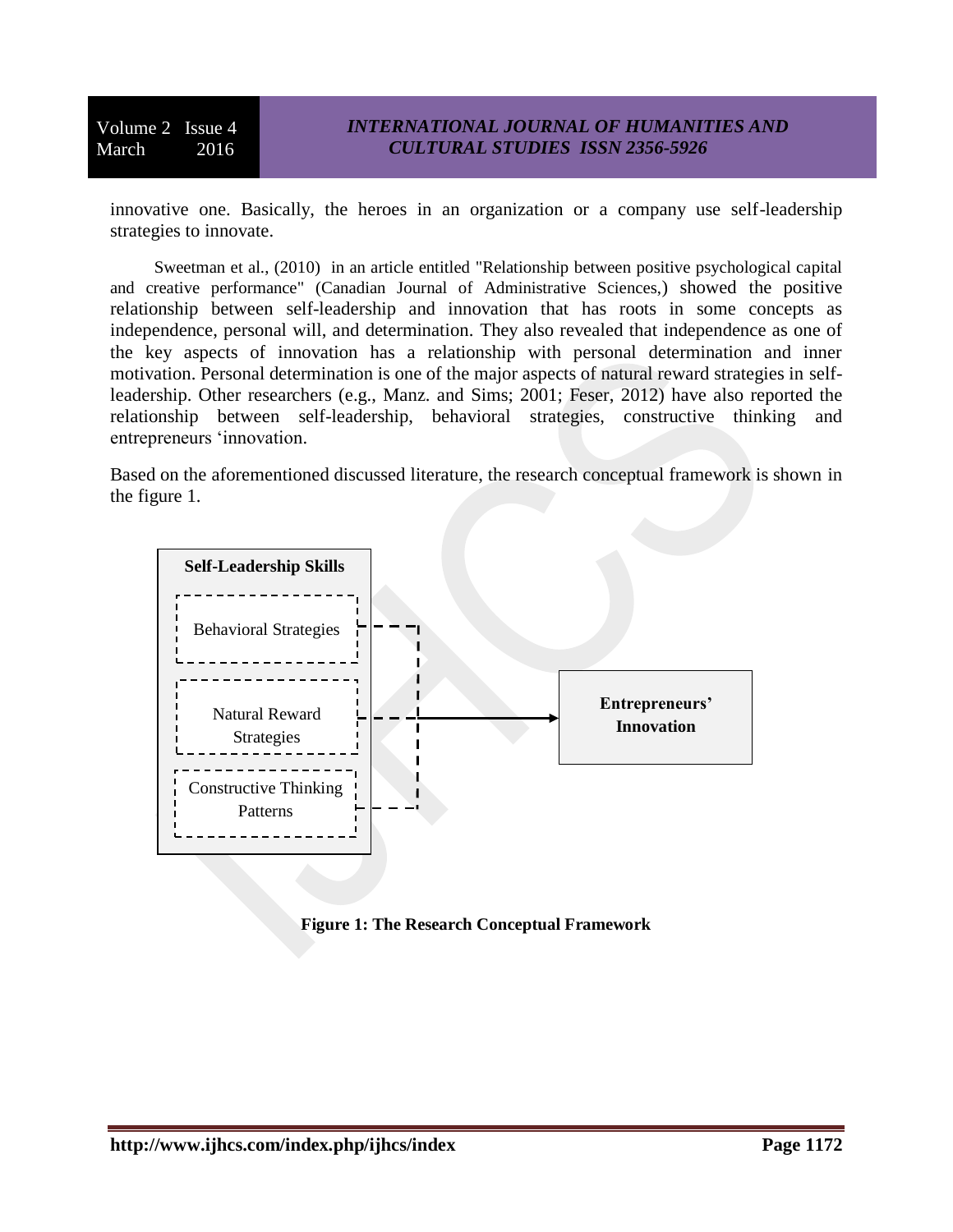Based on the research conceptual framework of this study, the research hypotheses in Table 1 have been expressed.

| Index          | <b>Hypothesis</b>                                                                                       |  |  |  |  |  |
|----------------|---------------------------------------------------------------------------------------------------------|--|--|--|--|--|
| H1             | There is positive relationship between self-leadership skills and entrepreneurs'<br>innovation.         |  |  |  |  |  |
| H2             | There is positive relationship between behavioral strategies and entrepreneurs'<br>innovation.          |  |  |  |  |  |
| H <sub>3</sub> | There is positive relationship between natural reward strategies and entrepreneurs'<br>innovation.      |  |  |  |  |  |
| H4             | There is positive relationship between constructive thinking patterns and<br>entrepreneurs' innovation. |  |  |  |  |  |

#### **Table 1: The Research Hypotheses**

### **Research Methodology**

The purpose of this study is considered as an empirical one in terms of objective and its research methodology is descriptive-correlative type. The population includes 380 entrepreneurs in the in textile industry throughout Iran. Among those individuals, 191 entrepreneurs were selected to be studied using Cochran formula (Formula 1) and through the stratified random sampling method.

$$
n = \frac{N \times Z \alpha^2 / 2 \times P(1 - P)}{\varepsilon^2 (N - 1) + Z \alpha^2 / 2 \times P(1 - P)} = \frac{380 \times 1.96^2 \times 0.5 \times 0.5}{0.05^2 \times (380 - 1) + 1.96^2 \times 0.5 \times 0.5} = 191
$$

**Formula 1: Cochran Formula**

In the present study, we used Manz. (2011) questionnaire on self-leadership skills and entrepreneurs' innovation and Lathamn & Frayne (2008) questionnaire on behavioral strategies, natural reward strategies, and constructive thinking patterns to collect data. Structural equation modeling (SEM) was applied for data analysis. Measuring reliability was done through two criteria of Cronbach's Alpha and Composite reliability (CR). Validity was also measured by Convergent and Divergent Validity. Convergent validity controls if the correlation between a construct and the questions of that construct is adequate (Hulland, 1999), Divergent validity compares the correlation between a construct and the questions of that construct with the correlation of that construct with other constructs (Hulland, 1999). Table 2 shows these amounts.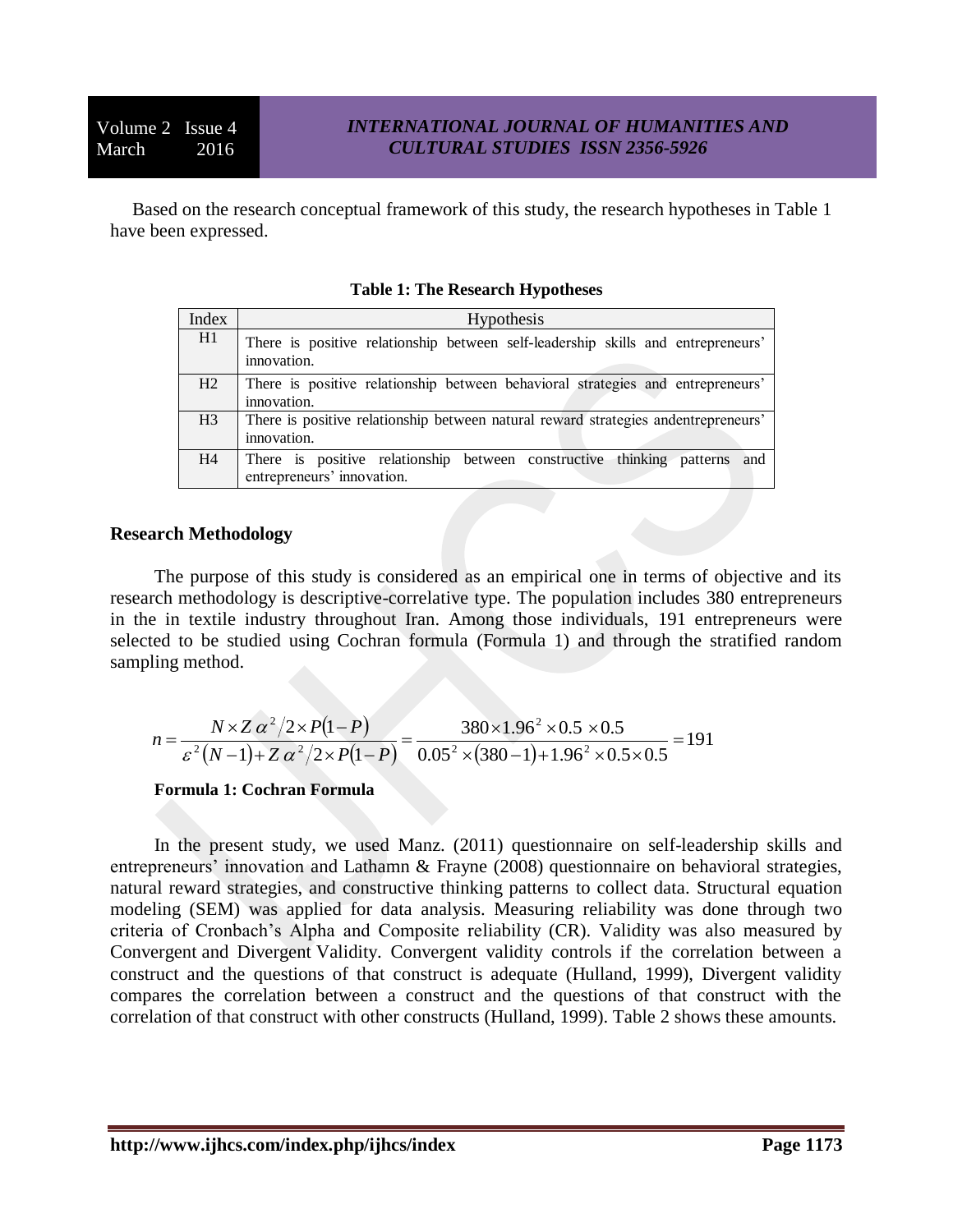| Measure                                  | Alpha's<br>Cronbach | Composite<br>Reliability | Convergent<br>Validity | Divergent<br>Validity | Scale    |
|------------------------------------------|---------------------|--------------------------|------------------------|-----------------------|----------|
| Criterion                                | Above 0.7           | Above $0.7$              | Above $0.4$            |                       |          |
| Self-Leadership<br><b>Skills</b>         | 0.82                | 0.811                    | 0.40                   | 0.804                 | Interval |
| <b>Behavioral Strategies</b>             | 0.72                | 0.806                    | 0.41                   | 0.823                 | Interval |
| Natural Reward<br>Strategies             | 0.71                | 0.817                    | 0.48                   | 0.866                 | Interval |
| Constructive<br><b>Thinking Patterns</b> | 0.77                | 0.721                    | 0.57                   | 0.819                 | Interval |
| Entrepreneurs'<br>Innovation             | 0.79                | 0.833                    | 0.51                   | 0.733                 | Interval |

### **Table (2): Cronbach's Alpha, Composite Reliability, Convergent Validity, and Divergent Validity**

# **The Results and Findings**

The results in the descriptive statistics part of the study show that 82 percent of the participants are male and 34 percent are female. In terms of age, most of the participants are in the range of 31-40. Regarding education, most participants (%52) hold the bachelor degree. Descriptive statistics for the samples are shown in Table 2.

**Table (2): Descriptive Statistics** 

| Variable   | Levels         | Abundance | Variable           | Levels          | Abundance |
|------------|----------------|-----------|--------------------|-----------------|-----------|
| <b>Sex</b> | Man            | 156       |                    | Carpet          | 78        |
|            | Woman          | 34        | Type of<br>Product | Cloth           | 74        |
|            |                |           |                    | Rug             | 39        |
| Age        | 20 to 30 years | 65        |                    | <b>Bachelor</b> | 101       |
|            | 31 to 40 yeas  | 80        | Education          | Master          | 72        |
|            | Over 41        | 46        |                    | Ph.D            | ◠         |

The Structural Equation Modeling (SEM) approach is particularly suitable for measuring and estimating a theoretical model with linear relations between variables, which may be either observable or directly unobservable. SEM enables an explicit modeling of the measurement error for the observable variables and avoids potential bias, thus allowing constructing unobservable variables. In the current study, Partial Least Square (PLS) variance-based SEM has been utilized to analyze the epistemic view of data. First, none of the independent and dependent variables was absolutely measureable. Further, rather than aiming at producing the covariance matrix as close as possible to the theoretical model, the aim has been set as analyzing the degree of cooperative entrepreneurship. In such a situation, the variance-based PLS approach seems suitable (Henseler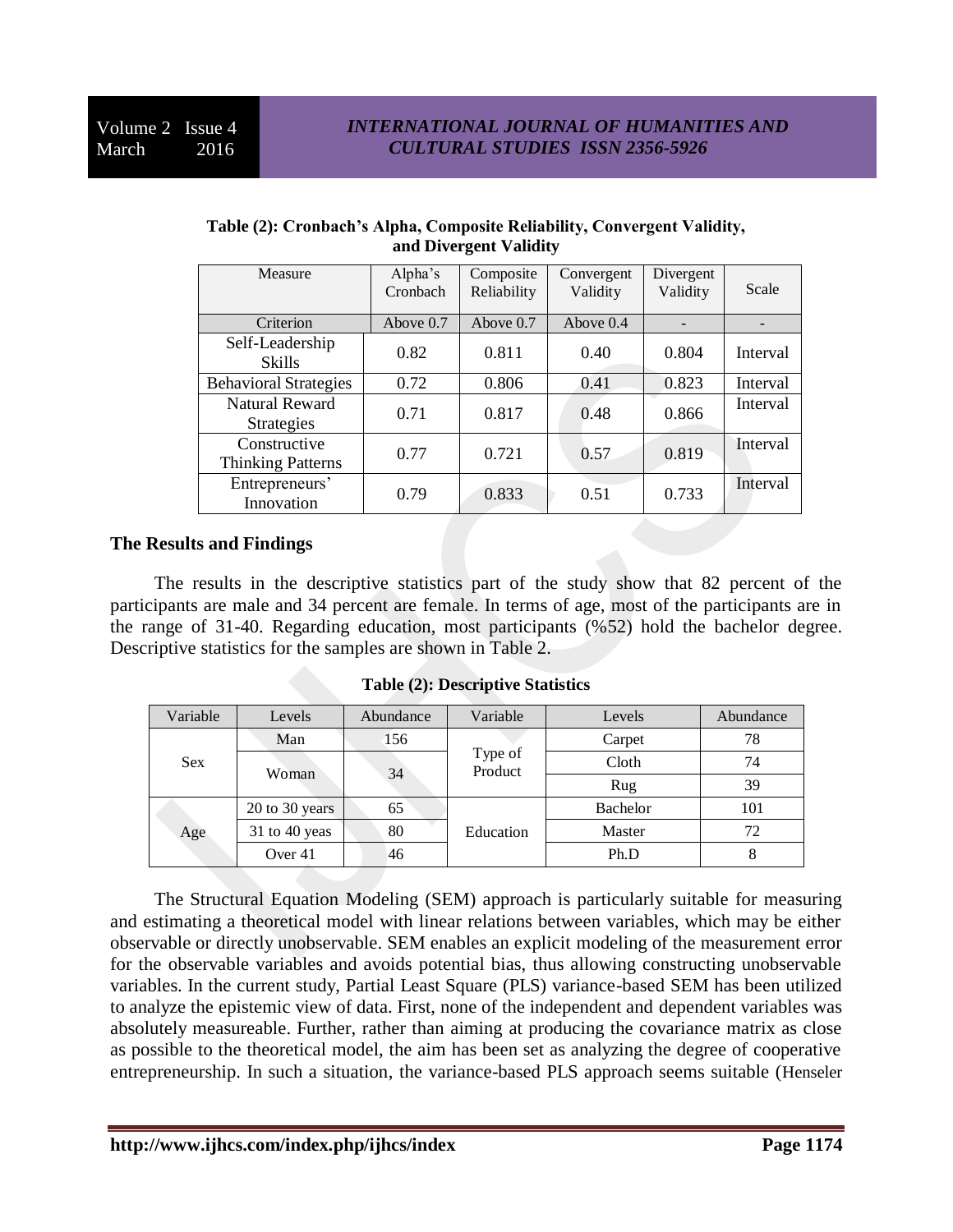& Chin, 2010).). The analysis and interpretation of data process covariance structure analysis and structural equation modeling software with Smart PLS 3 software is what followed

## **The Measurement Model**

The proposed conceptual model in the current study has been developed based on the theoretical foundations and it has been analyzed by SEM. Figure 2 shows the measurement model in the state of estimation of standardized coefficients. Loading factor and path coefficients can be estimated according to the model in the state of estimation of standardized coefficients. Based on the loading factor, the index of the highest loading factor has the greater proportion in the measurement of the related variable and the index of the lower loading factor has the smaller proportion. Determination index also has been shown in this model.



**Figure (2): Model of the Estimated Coefficients**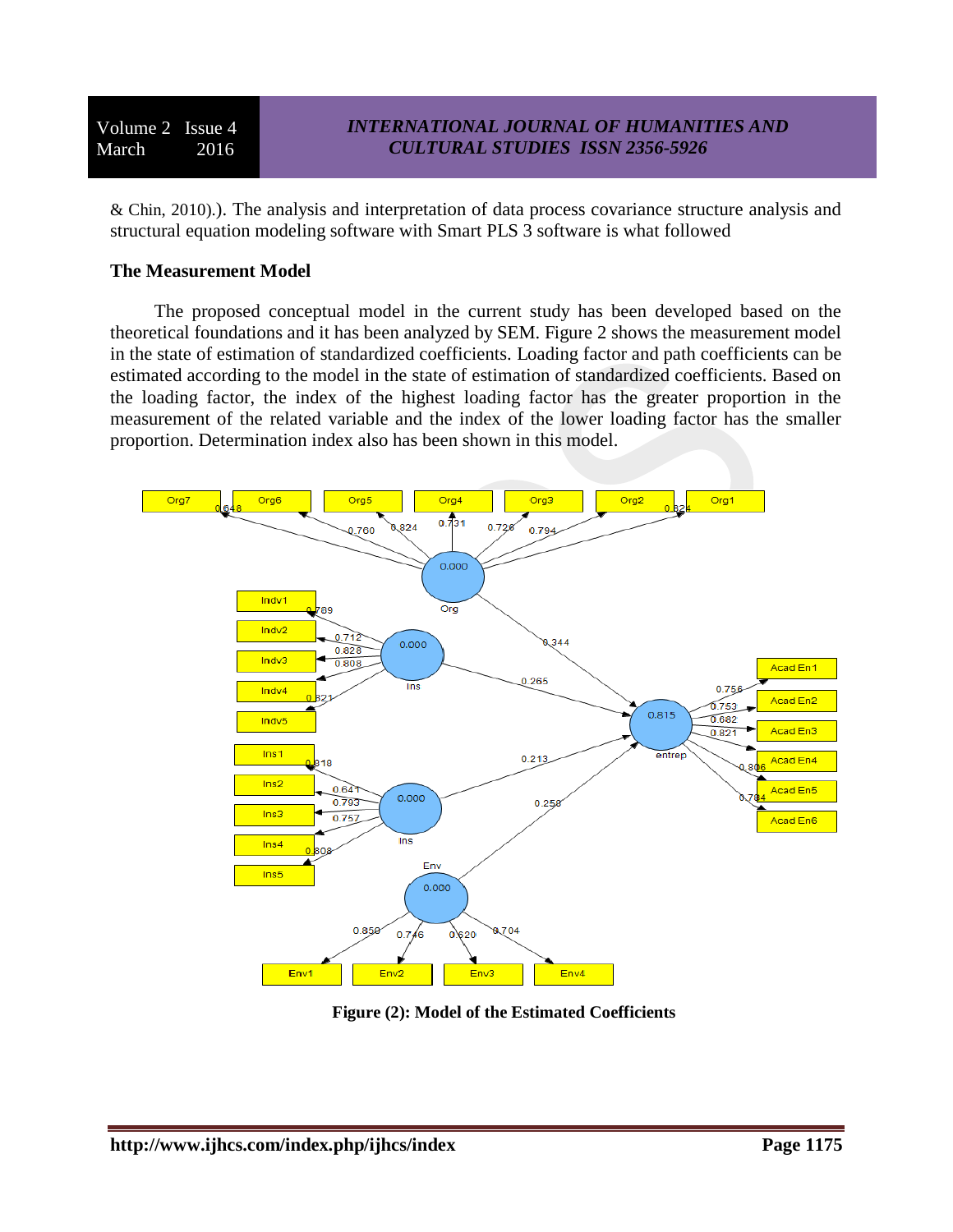# *INTERNATIONAL JOURNAL OF HUMANITIES AND CULTURAL STUDIES ISSN 2356-5926*

Figure 3, also, shows the research model in a significant state of coefficients (t-value). This model, in fact, tests all the measurement equations (loading factor) and the path coefficients using T statistics.



**Figure (3): The Research Model in the Significant State of the Path Coefficients** 

Based on the results obtained by figure 3 and 4, a significant weight in the confidence level of 99% for three dimensions is established: self-leadership skills, behavioral strategies, natural reward strategies, constructive thinking patterns, and entrepreneurs' innovation (T statistics out of the intervals of 2.58 to -2.58) and institutional dimension. The confidence level was of 95% significant (t statistics out of the interval of 1.96 to -1.96) and could have a significant loading factor. To check the reliability of the measurement model and reliability Item evaluation have been used from two ways as follows:

### **i) Cronbach Alpha**

Cronbach alpha is considered as classic criteria for evaluation and appropriate measures for evaluating the internal in the measurement model. This measure shows the correlation between the structure and its related indicators. Higher values of 0.7 markers would be acceptable reliability (Henseler & Chin, 2010). As can be seen in table 3 Cronbach alpha values are greater than 0.7 for model structures and models of measurement have required reliability.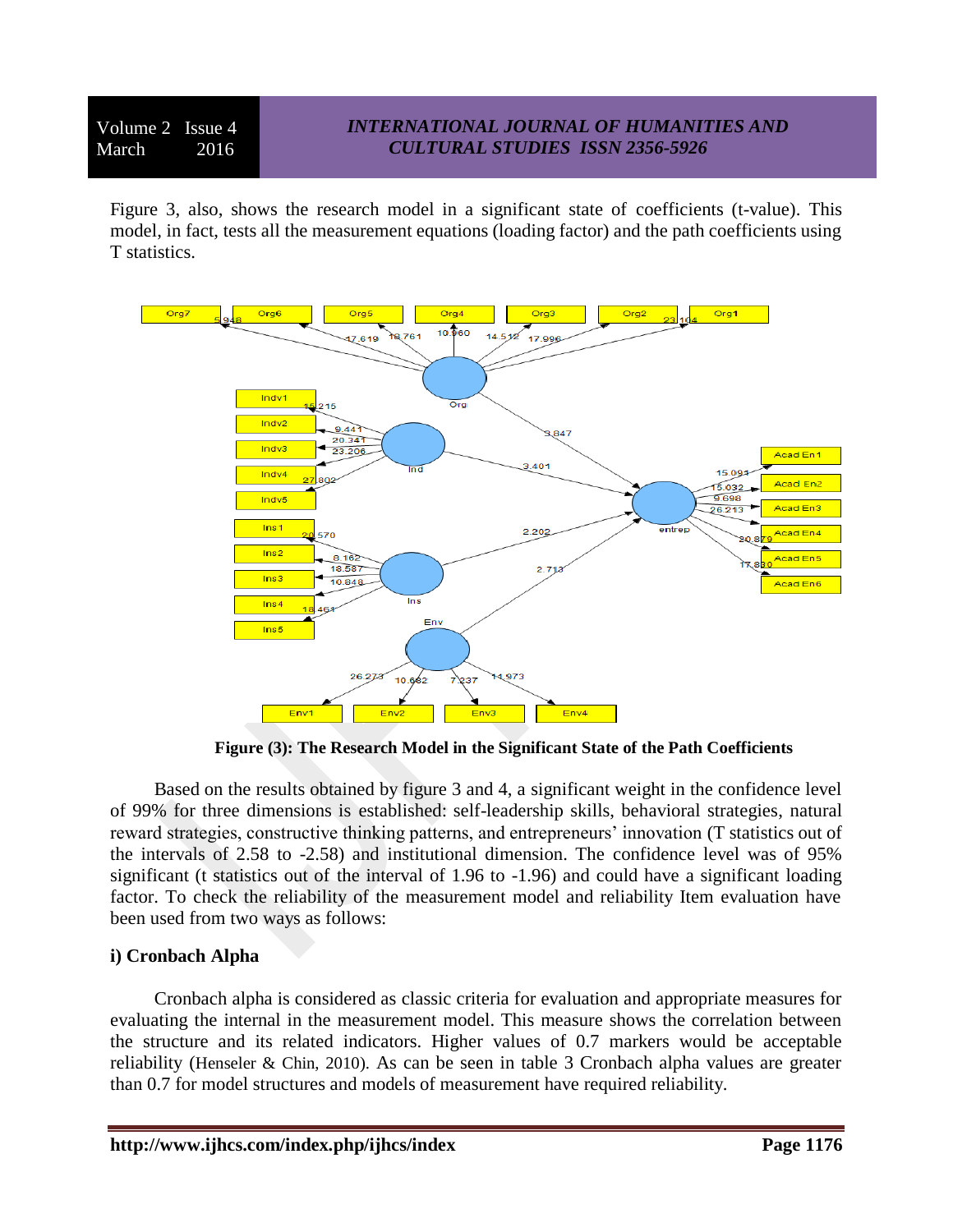# **ii) Combine Reliability (CR)**

Smart PLS software uses more modern standard called combined reliability (Fornell & Larcker, 1981). The reliability of structures calculated not only as an absolute but also according to their structural correlation with each other.

If the value for CR is greater than 0.7 for each structure, it has shown suitable reliability for measurement model (Henseler & Chin, 2010).). As it is seen in Table 3 CR structures values are above 0.7 and reliability of measure models is approved.

| <b>Characteristics</b>                   | <b>AVE</b> | <b>Composite Reliability</b> | <b>Cronbach's Alpha</b> |
|------------------------------------------|------------|------------------------------|-------------------------|
| Self-Leadership Skills                   | 0.625444   | 0.810344                     | 0.805551                |
| <b>Behavioral Strategies</b>             | 0.501789   | 0.809570                     | 0.815478                |
| <b>Natural Reward Strategies</b>         | 0.642293   | 0.828331                     | 0.843507                |
| <b>Constructive Thinking</b><br>Patterns | 0.508724   | 0.855547                     | 0.895482                |
| Entrepreneurs' Innovation                | 0.637301   | 0.804458                     | 0.807265                |

**Table 3: AVE, Composite Reliability, and Cronbach's Alpha** 

## **iii) The Narrative Validity of Convergence**

The second measure, which is used to measure model in PLS is a measure of the average variance extracted (AVE). It shows the level of correlation of a structure with its indexes. AVE value is accepted above  $0.5$  (Henseler & Chin, 2010). As it shows in table 3, AVE is greater than 0.5 for all model structures and reliability of model is verified for measurements.

# **iv) Cross–Loading Method**

All questions are in endogenous and exogenous latent constructs. Factor load shares more with its own structure compared to other structures which suggests divergent narrative that is suitable for the research model (Hulland, 1999).

# **v) Method of Fornell and Larcker**

As shown in Table 4, AVE root variable for entrepreneurs' innovation is greater than amount of correlation between the indexes and other structures. As a result, this subject is evidence of divergent narrative suitable for this variable model. With little indulgence, this thread is true about variable entrepreneurship education. Hence divergent narrative of the model is confirmed.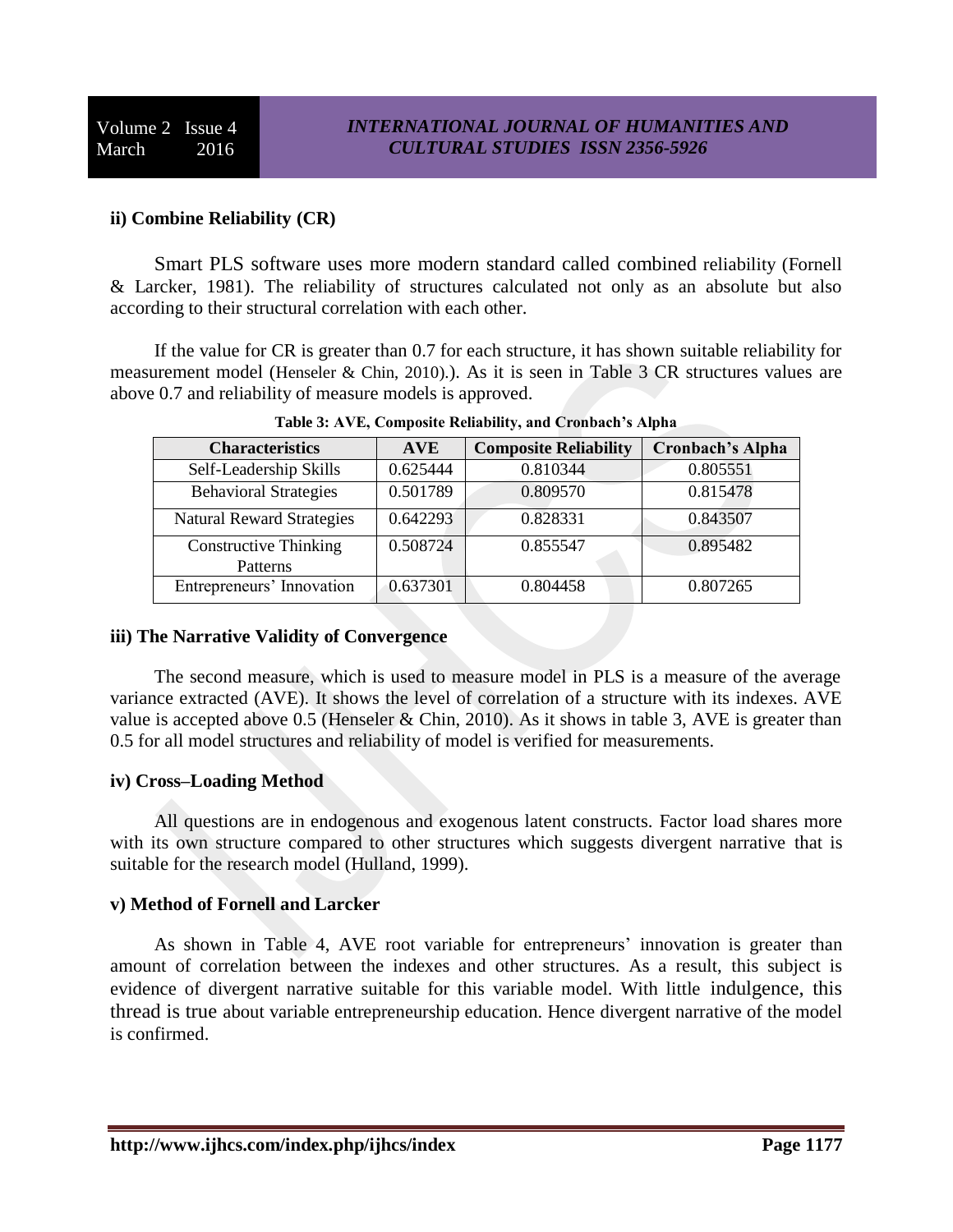# *INTERNATIONAL JOURNAL OF HUMANITIES AND CULTURAL STUDIES ISSN 2356-5926*

|                                            | Self-<br>Leadership<br><b>Skills</b> | <b>Behavioral</b><br><b>Strategies</b> | Natural<br>Reward<br>Strategies | Constructive<br>Thinking<br>Patterns* | Entrepreneurs'<br>Innovation * |
|--------------------------------------------|--------------------------------------|----------------------------------------|---------------------------------|---------------------------------------|--------------------------------|
| Self-Leadership<br><b>Skills</b>           | 0.712445                             |                                        |                                 |                                       |                                |
| <b>Behavioral</b><br><b>Strategies</b>     | 0.458348                             | 0.802832                               |                                 |                                       |                                |
| <b>Natural Reward</b><br><b>Strategies</b> | 0.413457                             | 0.862811                               | 0.700379                        |                                       |                                |
| Constructive<br>Thinking<br>Patterns*      | 0.665311                             | 0.767416                               | 0.711258                        | 0.655887                              |                                |
| Entrepreneurs'<br>Innovation *             | 0.657132                             | 0.708451                               | 0.708059                        | 0.906903                              | 0.500271                       |

#### **Table (4): Fornell and Larcker Test Results**

### **Hypotheses Testing**

The significance level in Smart PLS 3 software is equal or more than 1.96, which shows that the hypotheses are significant. Research hypotheses would be supported if the score becomes above 1.96. In addition, according to Henseler & Chin (2010), the coefficient must become equal or above 0.30 which is the ideal score for the indicator. Based on standards, the hypotheses test results and PLS hypothesized models are presented below (Table 5).

| Hypotheses   | Relationship                                                                                                  | Sig Level<br>(t) | Coefficient<br>(B) | Results                               |
|--------------|---------------------------------------------------------------------------------------------------------------|------------------|--------------------|---------------------------------------|
| Hypothesis 1 | There is positive relationship<br>between self-leadership skills<br>and entrepreneurs' innovation.            | 2.23             | 0.47               | Significant<br>and Positive<br>Effect |
| Hypothesis 2 | There is positive relationship<br>between behavioral strategies<br>and entrepreneurs' innovation.             | 3.8              | 0.21               | Significant<br>and Positive<br>Effect |
| Hypothesis 3 | There is positive relationship<br>between natural<br>reward<br>strategies and entrepreneurs'<br>innovation.   | 2.1              | 0.27               | Significant<br>and Positive<br>Effect |
| Hypothesis 4 | There is positive relationship<br>between constructive thinking<br>patterns and entrepreneurs'<br>innovation. | 2.65             | 0.28               | Significant<br>and Positive<br>Effect |

**Table 5: Direct Effects, T-Statistics, and the Results of Research Hypothesis**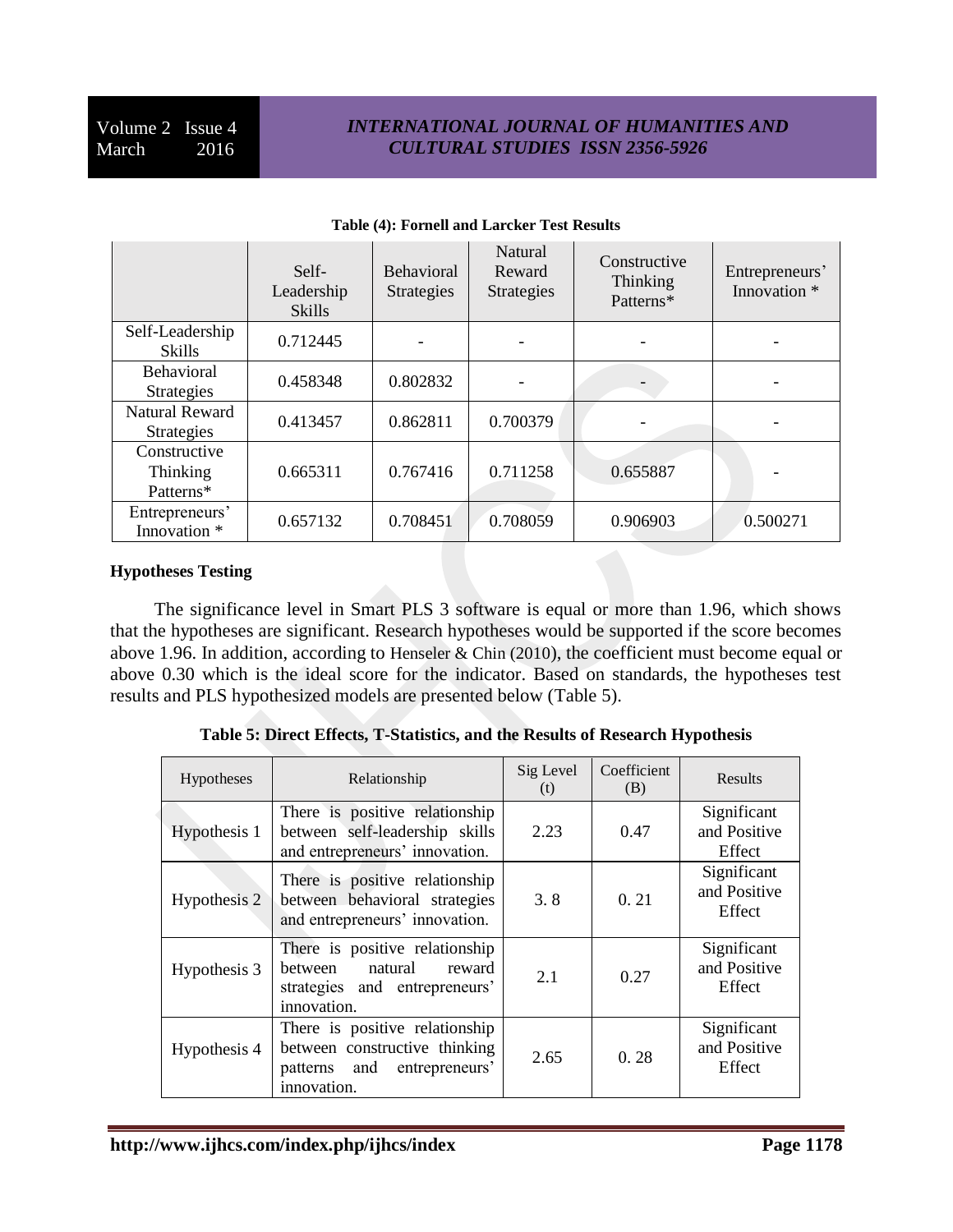## **General Model Validation**

To address the measurement of the model, Smart PLS 3 software, calculates loads of items and the variance of residuals. In the structural level, it also, calculates the path coefficients, correlation between latent variables, explained variance, and the average variance extracted (AVE) of the latent variables. The t statistics is calculated using the cross-cutting method or personal accomplishment (PA). The proper model fitting is achieved when the path coefficient is significant, the explained variance is acceptable, and internal consistency is higher than 0.05 for each construct. Acceptable values of loading factor also show the proper model fitting (Table 6). Moreover, goodness of fit testing (GOF) is the index for checking the model fitting to predict endogenous variables. Three values, 0.01, 0.25, 0.36 are identified as the weak, medium, and strong values of GOF (Formula 2), respectively.

#### **Table 6. Common Values**

| <b>Dimensions</b> | Organizational | Individual | Institutional | Environmental | Entrepreneurial<br>University | Mean |
|-------------------|----------------|------------|---------------|---------------|-------------------------------|------|
| Commonalities     | 0.7381         | 0.6983     | 0.6871        | 0.6399        | 0.5902                        | 0.67 |

Gof =  $\sqrt{\text{communalities}} \times \overline{\mathbb{R}^2} = \sqrt{0.670 \times 0.815} = 0.739$ 

### **Formula (2): GOF Index**

Since the calculated values of GOF are greater than 0.36, it shows the proper model fitting, also all the path coefficients are significant and explained variance is acceptable and internal consistency of constructs is higher than 0.05.

### **Discussion and Conclusion**

The present study proposed and tested a model that links three strategies of self-leadership and entrepreneurs' innovation. The findings of this study show that self-leadership and its strategies (i.e., behavioral strategies, natural reward strategies, and constructive thinking patterns) promote entrepreneurs' innovation. The literature suggests that entrepreneurs could be trained to improve their self-leadership skills and thereby improve their innovative attributes. Therefore, businesses need to invest efforts in developing behavioral strategies, natural reward strategies, and constructive thinking patterns to improve the overall functioning of their innovative. The finding of the current study is crucial because entrepreneurs' innovation in SMEs is the basis for competitive advantages in current competitive markets. The results of study are consistent with previous studies that mainly focused on such attributes (e.g., Feser (2012); Janssen (2004); Houghton et al.(2013). Enhancing learning and awareness at all levels to affect change and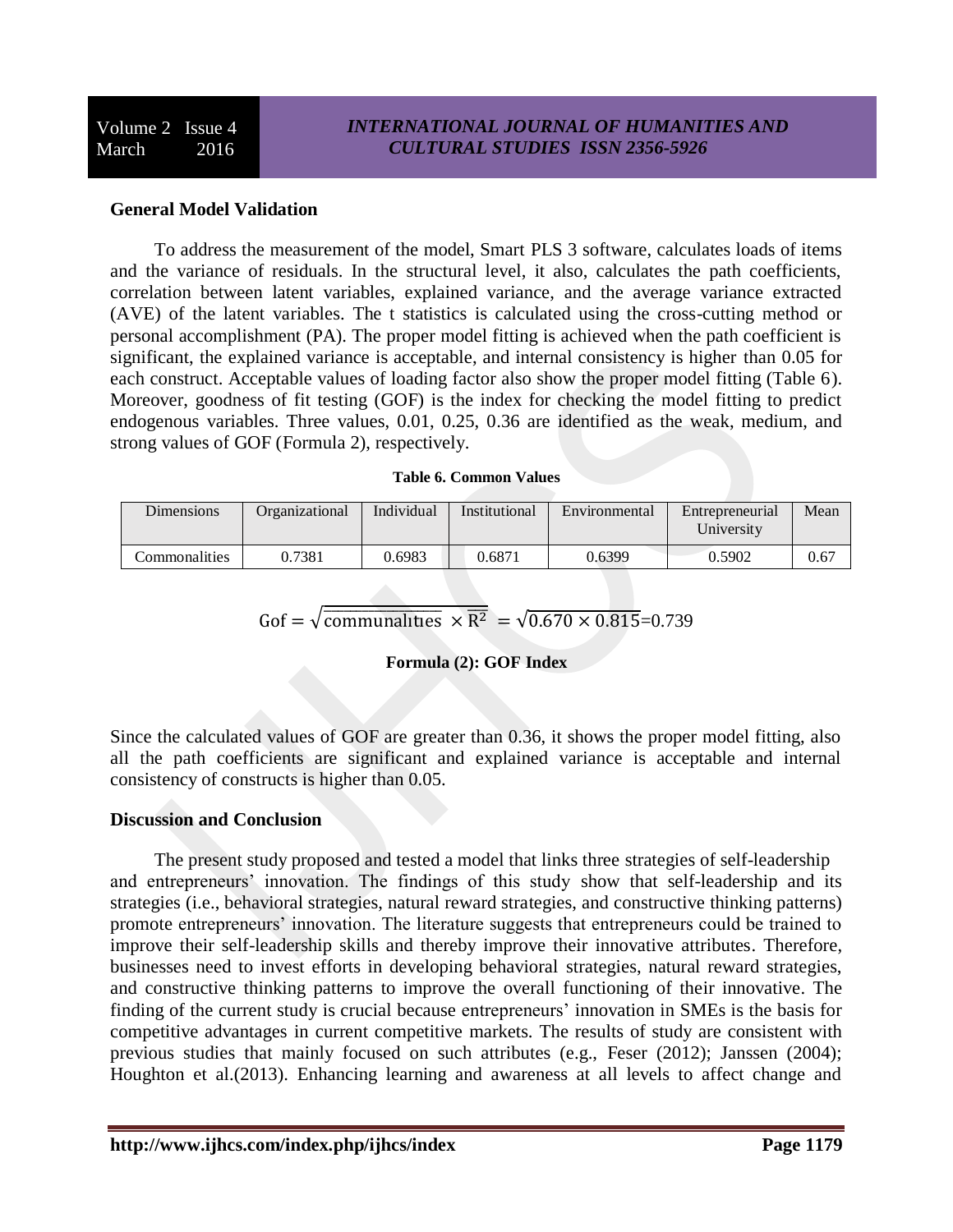innovation requires encouraging entrepreneurs to release their full creative potential in the businesses (Shipton et al.,2005).

The central emerging point in this study is that the new business innovation environment requires entrepreneurs to develop their self-leadership awareness and competencies. It is not enough to have just a selected few skills that lead innovation with natural tendencies and high perceptions of their innovation capabilities. Everyone has the ability to communicate ideas externally and receive ideas from external sources toward innovative projects. Entrepreneurs should know how to apply their self-leadership skills to transform those ideas into innovation success. In addition, future research may consider whether self-efficacy beliefs would be more likely to influence self-leadership strategies, whereas general self-efficacy beliefs may be more likely to influence the use of natural reward and constructive self-leadership strategies.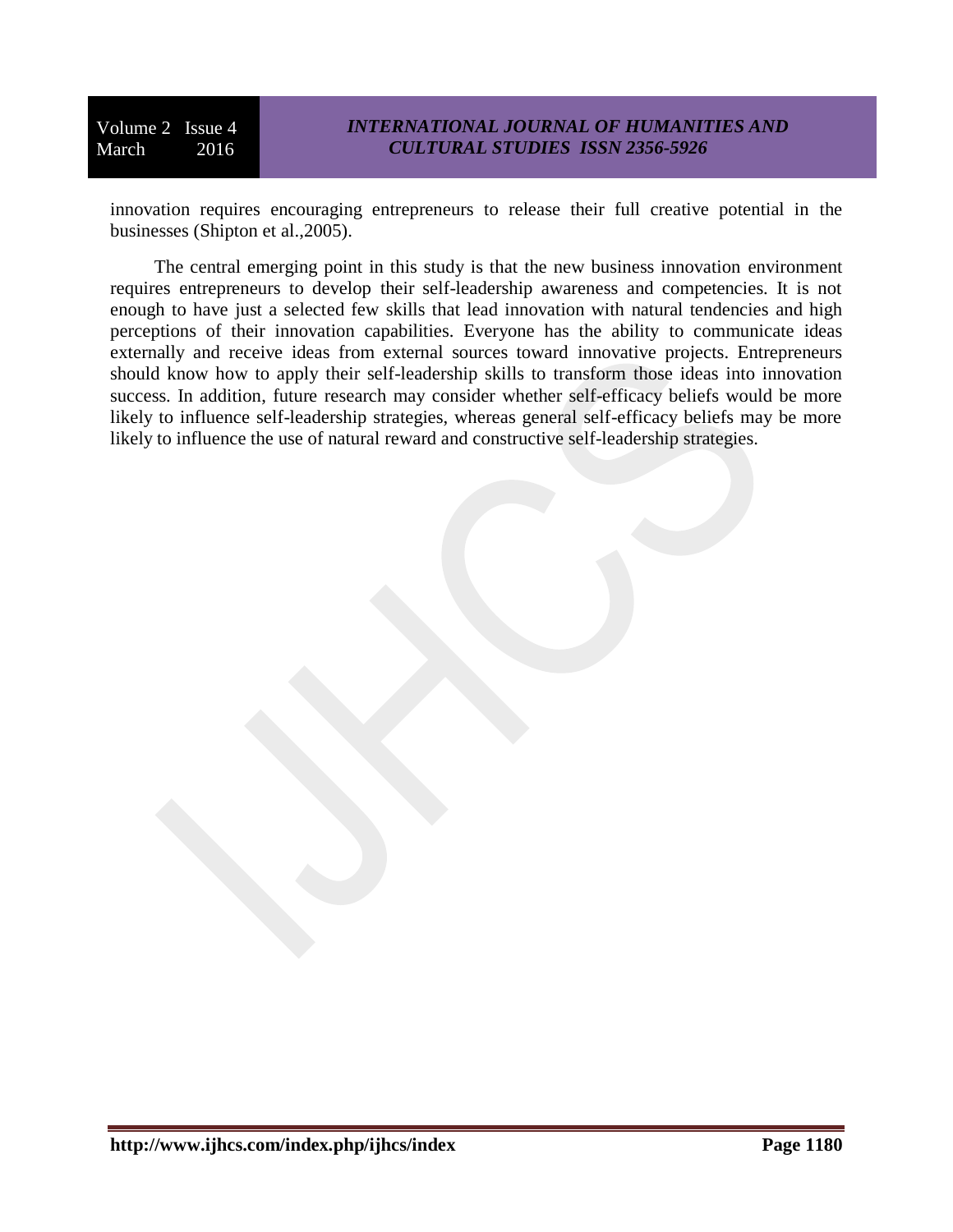#### **References**

Brown, K.W. and Ryan, R.M. (2013), "The benefits of being present mindfulness and its role in psychological well-being", *Journal of Personality and Social Psychology*, Vol. 84, pp. 822-48.

DiLiello, T.C. and Houghton, J.D. (2006), "Maximizing organizational leadership capacity for the future: toward a model of self-leadership, innovation and creativity", *Journal of Managerial Psychology*, Vol. 21 No. 4, pp. 319-37.

Feser, C. (2012). Foster self-efficacy for innovation and growth. *Leadership Excellence, 29*(4), pp.13- 14.

Goffee, R., & Jones, G. 2005. Managing authenticity: The paradox of great leadership. *Harvard Business Review*, *(83)*12, 87-94.

Henseler, j. & Chin,w.(2010). "A comparison of approaches for the analysis of interaction effects between latent variables using partial least squares path modeling", *Structural equation modeling*, 17(1):82-109.

Houghton, J.D. and Neck, C.P. (2012), "The revised self-leadership questionnaire: testing a hierarchical factor structure for self-leadership", *Journal of Managerial Psychology*, Vol. 17, pp. 672-91.

Houghton, J. D., & Yoho, S. K., (2005). Toward a contingency model of leadership and psychological empowerment: When should self-leadership be encouraged? *Journal of Leadership and Organizational Studies, 11*(4), 65-83.

Hulland, J. (1999). "Use of partial least squares (PLS) in strategic management research: a review of four recent studies". *Strategic Management Journal*, 20(2), pp: 195- 204.

Hunter, S. T., & Cushenbery, L. (2011). Leading for innovation: Direct and indirect influences. *Journal for Advances in Developing Human Resources, 13*(3), 248-265.

Jansen, H. (2010). The logic of qualitative survey research and its position in the field of socialmethods. *Qualitative Social Research*, *11*(2).

Luthans, B., Avey, J., (2011). "Relationship between Positive Psychological Capital and Creative Performance". *Canadian Journal of Administrative Sciences Revue*. 28: 4–13.

Manz, C.C. and Neck, C.P. (2004), Mastering Self-leadership: Empowering Yourself for Personal Excellence, 3rd ed., *Pearson/Prentice-Hall*, Upper Saddle River, NJ.

Mohanty, M.S., (2009). Effects of positive attitude on earnings: Evidence from the US longitudinal data. *Journal of Socio-Economics*. 38, 357-371.